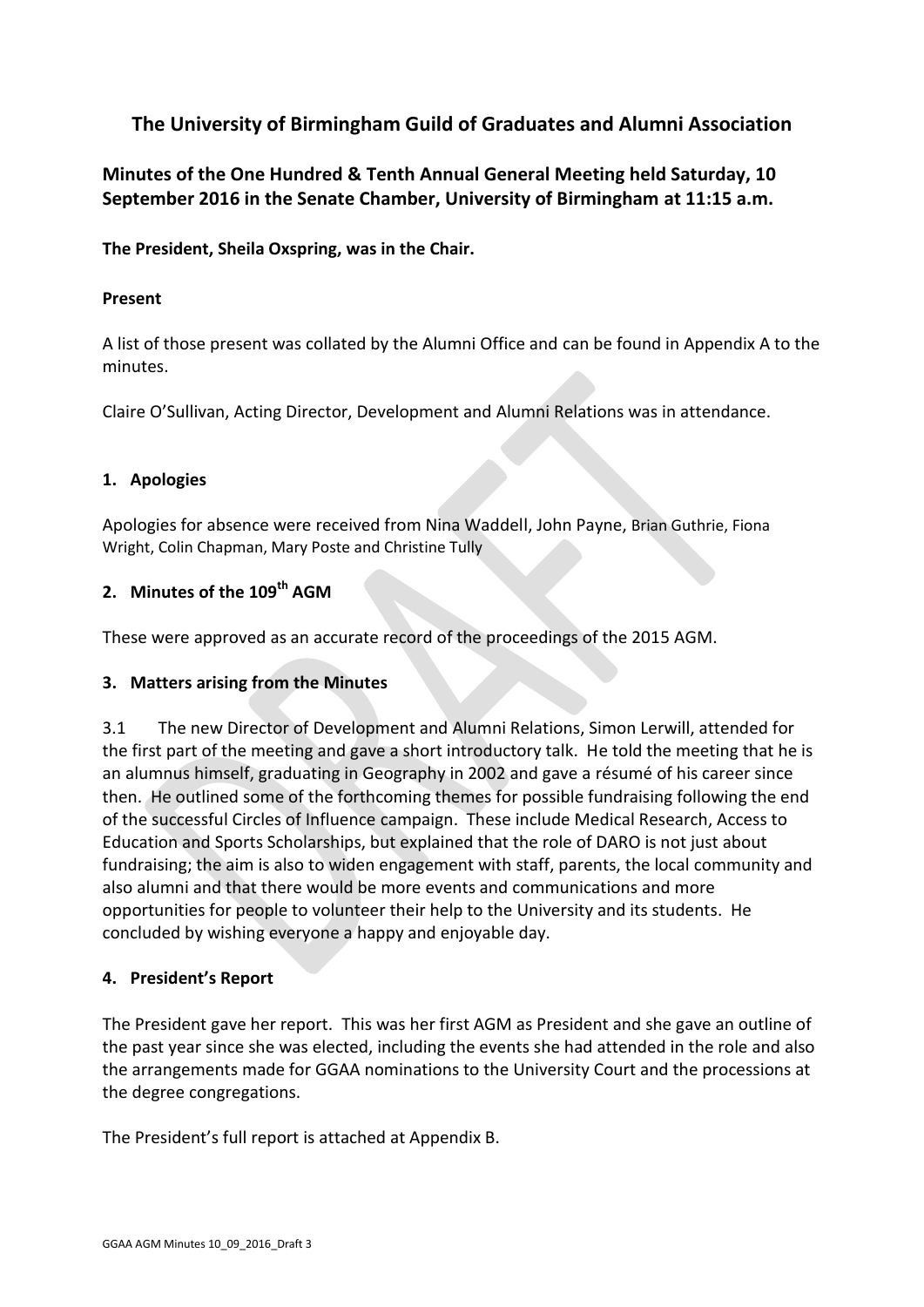## **5. Treasurer's Report and Annual Accounts**

The Treasurer, David Rigby, presented the annual accounts to 31 August 2016, which had been circulated with the papers for the meeting. The GGAA's assets comprise £4,371.23 at the bank and £26.50 in petty cash. The balance now includes the Bristol Branch funds remitted to GGAA after the closure of the branch (£370.04). The petty cash resulted from sales of leftover wine to Committee members. The only expenditure was for the AGM & Forum in2015.

There were no questions for the Treasurer.

## **6. Report from the Development and Alumni Office**

Claire O'Sullivan, of the Development and Alumni Relations Office (DARO), reported on some of the highlights of the previous year.

Below is a summary of Claire's report to the meeting:

- EVENTS: Alumni teams have welcomed over 2,000 alumni and another 2,000 guests to events on campus and across the globe
- VOLUNTEERING: We have hit our highest levels of volunteering, with more than 1,500 individuals giving over 10,000 hours of time. We are very grateful for the support which has a significant impact on the experience available to our students.
- DONATIONS: 5,000 supporters have collectively donated almost £4million to charitable projects at the University in the last year. More than £250,000 has been gifted to clinical trials in cancer immunotherapy research and another £200,000 to support work on maternal healthcare in Malawi.
- LEGACY FUNDRAISING: The University's programme was recognised by a national award from the Council for the Advancement and Support for Education. 330 alumni and friends are part of the Rowbotham Fellowship for those who have pledged to remember the University in their Will and were invited to attend the annual Baggs Happiness Lecture which was given by Dame Tanni Grey-Thompson in June 2016.
- GLOBAL ALUMNI GATHERINGS: In April 2016, we ran our first Global Alumni Gathering of multiple events across the globe, which brought together 103 alumni at 22 events in 13 countries. The gathering will be repeated in 2017 and we hope to have a greater UK presence.
- DIGITAL OLD JOE: Just before Easter 2016 the first fully online digital edition of Old Joe magazine launched which featured the 400<sup>th</sup> anniversary of Shakespeare's death, 60 second videos with PhD researchers, some great work from our cancer immunology and immunotherapy teams. The most popular article was our campus romances story.
- OLD JOE 2017: The next printed edition of the magazine for alumni and friends will be circulated in October and features stories on the  $20<sup>th</sup>$  anniversary of the University's formula student racing team, the healthy brain and alumna and academics Dr Kate Gooch's work into prison reform.
- STUDENT EXPERIENCE: In the National Student Survey (NSS) Birmingham students ranked the quality of our teaching at 89%, in the recent Quality Assurance Agency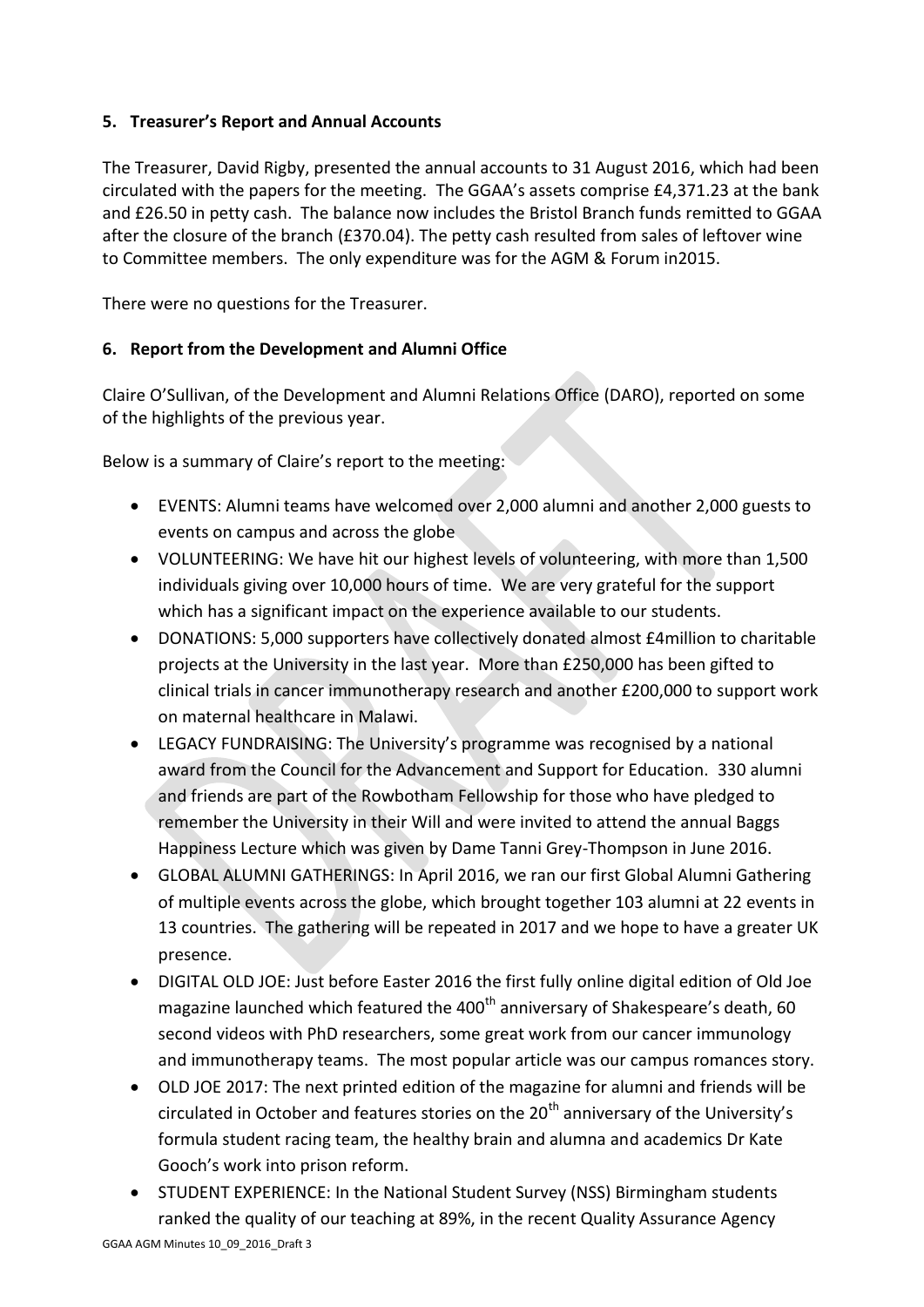(QAA) review the excellence and enhancement of our student learning opportunities was given a commendation, and in the most recent survey of graduate employability, 85% of our Class of 2015 graduates were in further study or graduate level roles within 6 months of graduation..

 CAMPUS: A number of the University's new building projects have come, or are coming to fruition. The new University Library will be open to students on 19<sup>th</sup> September 2016, the Sports Centre situated on the Bristol Road will open to students and the public at the end of 2016 and the Sir Alan Walters building for Postgraduate Teaching in the Business School has opened.

The President thanked Claire for her report and the support she and her colleagues have provided to the Guild throughout the year.

## **7. Report of the Alumni Awards Administrator**

Steven Gregory, GGAA Alumni Awards Administrator, presented his report which is attached as Appendix C. The award was divided equally between two recipients, Emily van de Koot and Chris Lewis. Chris Lewis has submitted a report on his experiences with an emergency medicine and mountain trauma team in rural Wales, and this is also attached as Appendix D. Emily's report concerning her work with refugees arriving in Greece from Turkey is awaited.

## **8. Election of Officers and Committee**

The following were elected unopposed for the Offices indicated having been nominated in accordance with the GGAA Constitution.

| President                   | Sheila Oxspring                              |
|-----------------------------|----------------------------------------------|
| Vice-President              | Norma Broadbridge                            |
| Secretary                   | David Rigby                                  |
| Alumni Awards Administrator | <b>Steven Gregory</b>                        |
| Committee                   | Lesley Payne, Janet Emery, Joe O'Meara, Nina |
|                             | Waddell, Maureen Edge, Steve Tomlinson.      |

The Committee may also co-opt three additional members and Anne O'Meara indicated at the meeting that she would be willing to be co-opted. New Committee members are always welcome and the President informed the meeting that anyone who would like to serve on the Committee and be considered for co-option should inform her as soon as possible.

## **9. Any Other Business**

None.

There being no further business, the President closed the meeting at 11:45 a.m.

GGAA AGM Minutes 10\_09\_2016\_Draft 3 The meeting was followed by a talk given by Professor David Adams, Pro-Vice Chancellor, Head of the College of Medical & Dental Sciences and Dean of Medicine. He is also Director of the National Institute of Health Research's (NIHR) Birmingham Liver Biomedical Research Unit and an alumnus of the University.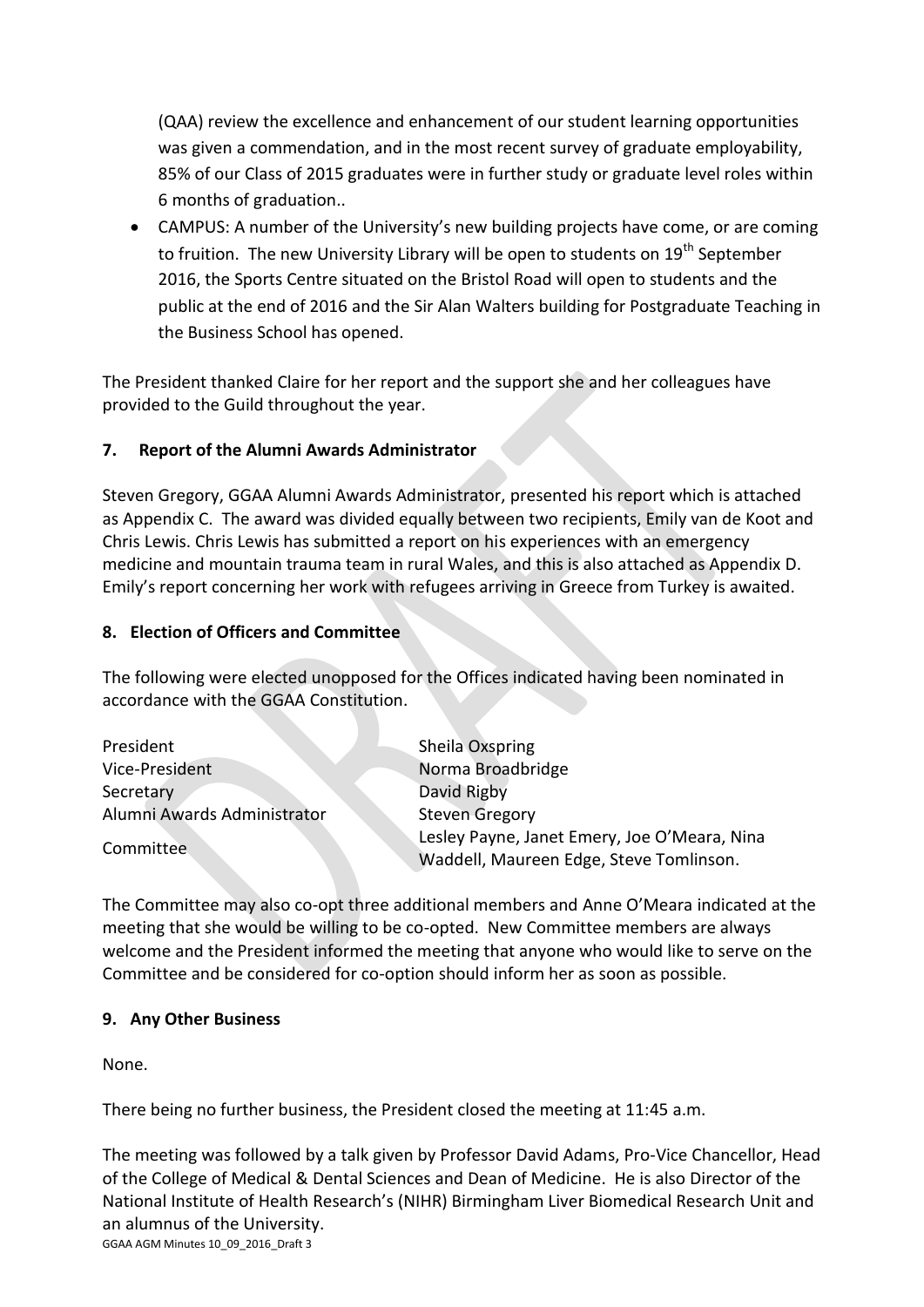# **Appendix A - List of Members attending the 110th AGM**

Rosalind M Adams John D Ashwood Dennis E Biggs Carol J Bill George B Bowater Norma Broadbridge Clement H Brown Elizabeth A Brunton James Burdon Christine E Butterworth Theresa M Cook Marcia C Davies Gladys M Edge Geoffrey R Edwards Ivor R Edwards Anthony N Emery Janet C Emery Iain Forrest-Hay Sarah Gammage Jennifer A Goodwin Steven gregory Mary E Hale Alan S Hetherington Norman J Ireland Rosemary M Lambert Morton N Lane Arthur Lee Anne M O'Meara Joseph W O'Meara Sheila M Oxspring Lesley F Payne Christina C Phillips Michael D Phillips Stuart J Pierce David A Purser Jane Quinn Vicky Randon Patricia M Reader Jeffrey Reynalds

Sydney Richards Stephen Rose Jane Rose Janice M Rowles Doreen Sachs Russell J Sandford John T Sharpe Peter F Slade Mary Thomas Stuart G Thornborough Stephen J Tomlinson Bernard Walsh Geoffrey Witts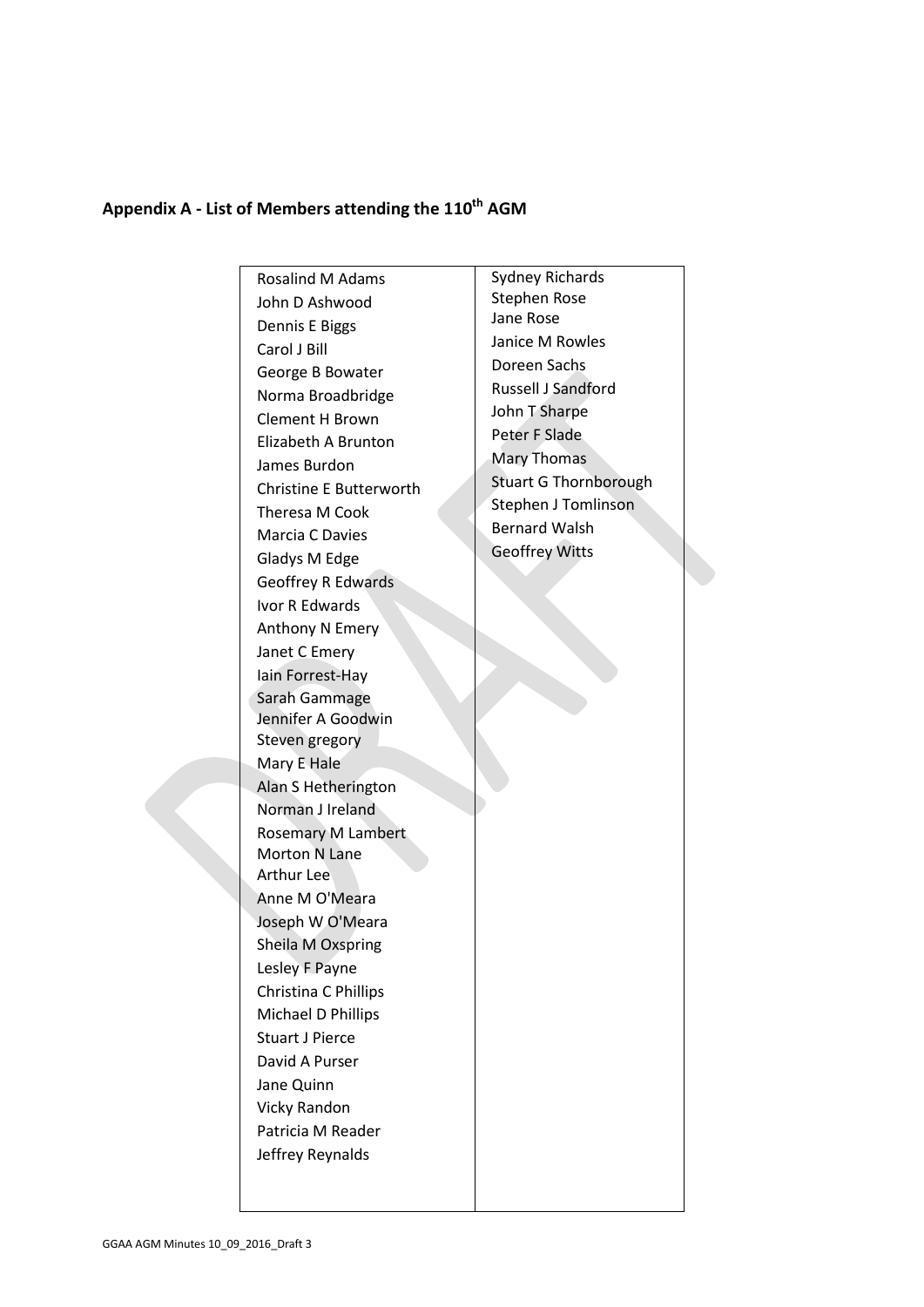#### **Appendix B: President's Report 2016**

First of all I would like to introduce myself. I'm Sheila Oxspring and I graduated in 1966 in Zoology and Comparative Physiology. I was elected President of GGAA this time last year, Sept 2015.

#### **New Job**

It is never easy starting a new job and I felt somewhat overawed at the start of my Presidency. Norma is not an easy act to follow. However Norma has been immensely supportive to me and thank you Norma for that. Thank you also to the rest of the committee who have been equally supportive. Thanks also to Claire, Anne-Marie and Simon and their teams at DARO-The Development and Alumni Relations Office, without whose support we would find it difficult to function effectively.

#### **October - Court**

One of the first issues to arise in the year was Nominations for Court. There are 10 GGAA representatives at Court, 9 of whom were to reach the end of their term of office on 31 July 2016, but who were eligible for re-election. It was decided that of the 10 GGAA representatives, 5 should be nominated by GGAA and 5 by DARO. So GGAA committee had to set about selecting 5 nominations. Not an easy task.

#### **November - House of Lords Reception**

This was a lovely occasion hosted by our Chancellor, Lord Bilimoria and Professor Sir David Eastwood. The event was held in a beautiful setting in a room at the House of Lords, overlooking the Thames. This particular year we were celebrating the highly successful Circles of Influence Fund Raising Campaign which raised £193.4 million exceeding the target set of £160 million. Many donors had been invited to this year's reception.

The reception was preceded by an optional tour, which I took, both chambers - the House of Lords and House of Commons. This was truly interesting and enjoyable. Several GGAA committee members also attended the reception so it was good to be amongst friends. It was also a good opportunity to make new contacts with other GGAA members.

#### **December and July Processing**

GGAA representatives again processed at the December and July Degree Congregation Ceremonies. These are most enjoyable occasions and involve the GGAA representatives performing the important role of leading out the new graduates. Many thanks to all of you who processed at both of these ceremonies.

#### **December - Carol Service and DARO Reception 7th December 2015.**

Norma and I represented GGAA at the Annual Carol service in the Great Hall, which was a magnificent occasion and was extremely well attended. Following the Carol Service was a DARO reception, of mulled wine and mince pies. Very nice mince pies and mulled wine. Company wasn't bad either.

#### **March - Annual Meeting – 10th March 2016**

I was invited to attend this early evening meeting, in the Bramall Music Building, which followed the meeting of court. There was a reception drink of tea/coffee, followed by the meeting itself and ending in drinks and canapés during which there was an opportunity to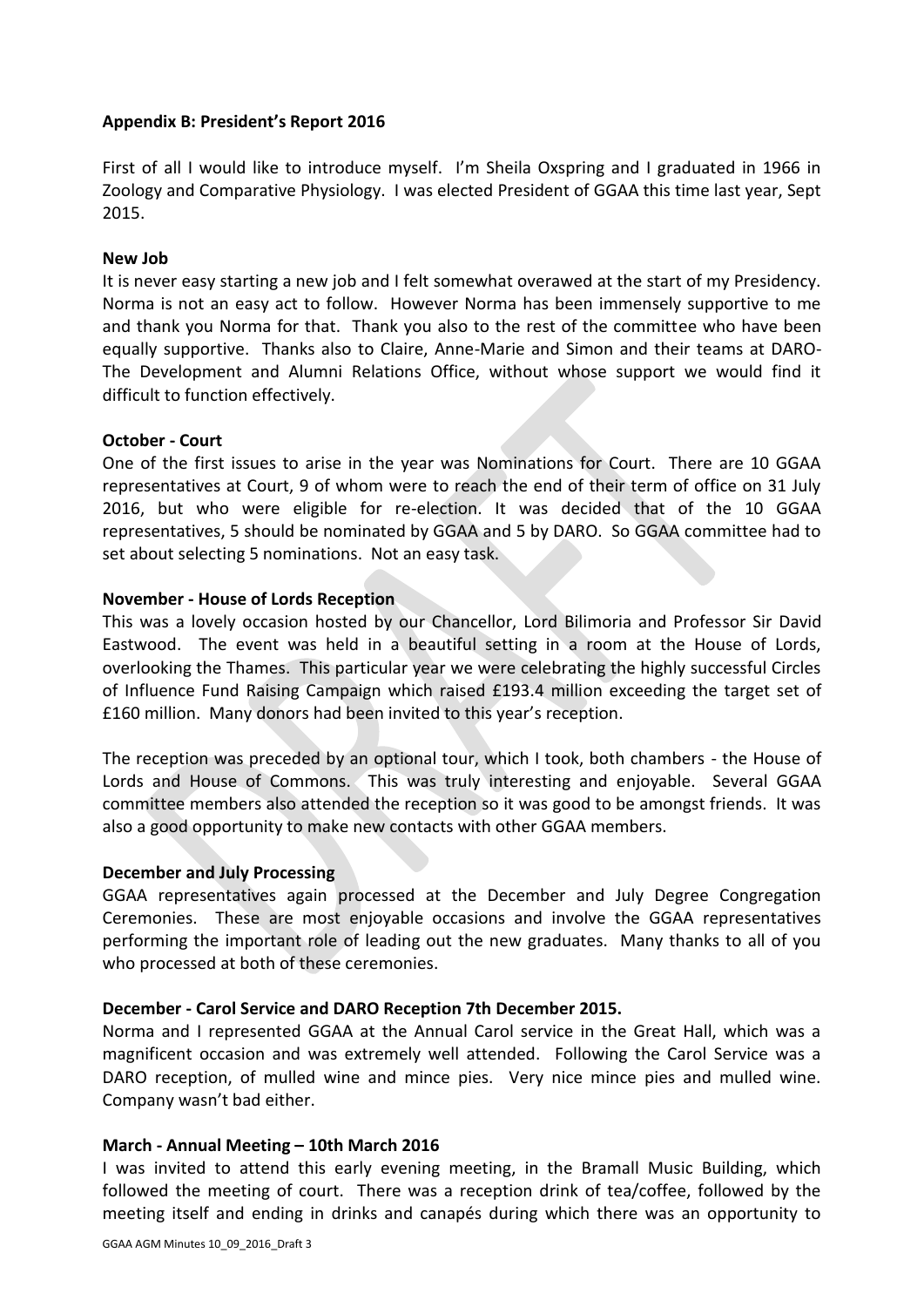network.

3 very interesting presentations were given, one by the Chancellor, Lord Bilimoria, one by the Vice Chancellor, Sir David Eastwood and one by a British Consul to America based in Chicago. We also had 3 short video presentations on the Birmingham Institute for Forest Research; Discovery of Gravitational Waves at Birmingham University; Biomedical Research at Birmingham University.

#### **Midland Branch Meetings**

I have attended 2 of the Midland Branch meetings, a committee meeting and a Gilbert and Sullivan evening. Regrettably pressure of other commitments has prevented me from attending more of these meetings and interesting outings.

## **GGAA Section of the Alumni Website**

The GGAA committee are currently reconstructing the GGAA section of the Alumni website. We are hoping to make this site more user friendly and that you will see a new look to before too long. Not easy to get into the GGAA section and we would like to improve this.

#### **Planning for today**

One final function of GGAA committee is to plan for today. So I do hope that everyone will enjoy the day and find that everything runs smoothly.

Thank you for joining us and I hope that you have a most enjoyable day. Congratulations to those of you who are celebrating your 40th, 45th, 50th and Golden anniversaries.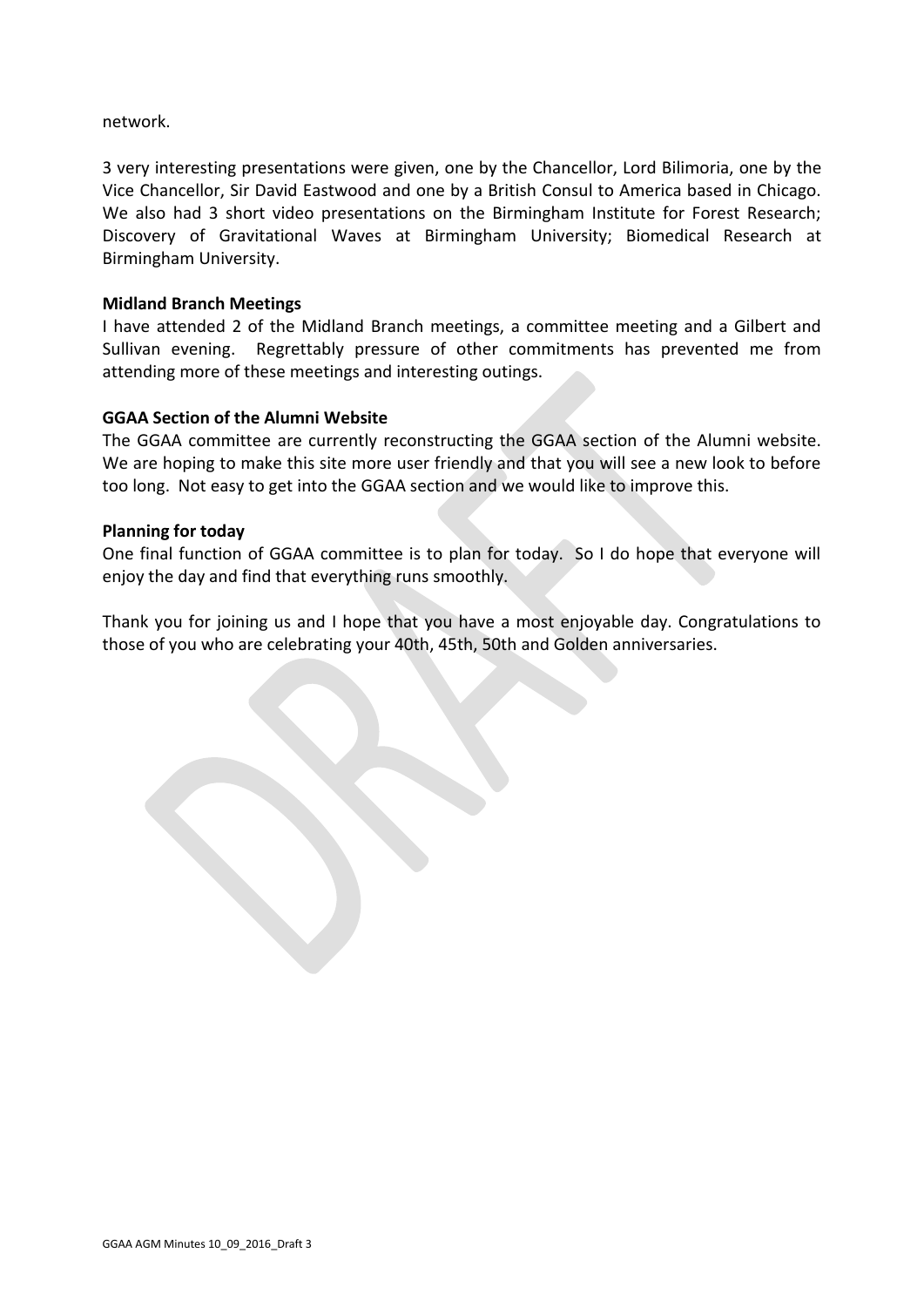## **Appendix C – Report of Alumni Award Administrator**

The panel met on Tuesday 15th March to consider applications for the various classes of Student Development Bursaries for 2016. There were a total of 54 applications to consider, including a request for a sum in excess of £5,000 to fund 5 weeks teaching French to children in Morocco and Ecuador, and another for a sum in excess of £4,000 to spend six weeks working on the conservation of reefs in Honduras: some £2,300 of which was for 'general living expenses'.

The examples given represent the higher, and perhaps more fanciful, end of the range and, like many of the other proposals, related to what may be described as 'ready-made' packages provided by one or another commercial organisations. While these may be beneficial for the participant to varying degrees, the primary aim seemed likely to be that of financial gain for the organising body. Some proposals, however, did show a little more originality: involving more personal effort on the part of the applicant with regard to the planning of the project as well as appearing to be a little more realistic with regard to costing. Of these, two in particular stood out as candidates for the Alumni Travel Award:

- Emily Van de Koot, in Year 2 of a physics and astronomy course, requested £850 to fund a three week visit to Greece to assist in a programme providing food, clothing, and other aid to refugees arriving from Turkey.
- Christopher Lewis, a medical and dental student in Year 4 of his studies, asked for £600 to fund a four week placement with an emergency medicine and mountain trauma team in rural Wales during which he would work shifts in the emergency department, take part in activities with the ambulance service, and undertake mountain rescue training.

Each of these schemes seemed to involve activities which would likely take the applicant out of their comfort zone in pursuance of a genuinely worthwhile activity of benefit to both the applicant and the wider community in a manner likely to reflect positively on the University. Both candidates were well supported with excellent references from their academic tutors. Therefore each was awarded £500 of the total £1,000 available from the alumni fund.

On Wednesday 15th June, I attended the University of Birmingham's Student Achievement Celebration Event which was held in the University's Great Hall, Aston Webb, to mark various award schemes held during the year. There I was able to meet and chat with a number of those awarded Student Development Scholarships, each of whom seemed genuinely grateful for the funds awarded and excited at the prospect of fulfilling their Individual projects. Unfortunately, neither Ms Van de Koot nor Mr Lewis were present at that event. However, I have received a short report from Mr Lewis regarding the outcome of his project, which he seems to have found most rewarding, and in which he expresses his thanks for the funds awarded. I expect a similar report from Ms Van de Koot which I will forward to the GGAA secretary upon receipt.

#### **Steven Gregory Alumni Awards Administrator**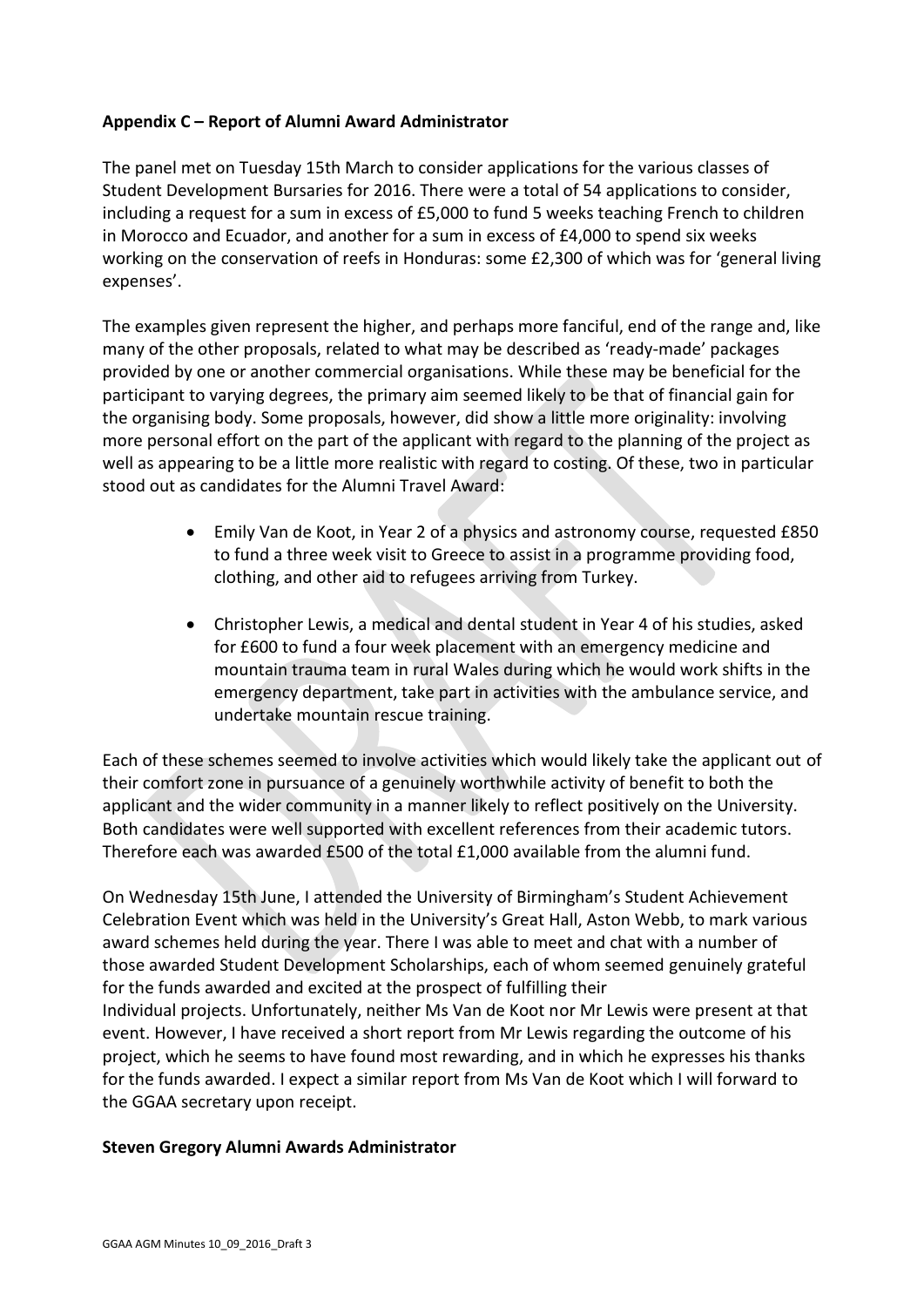**Appendix D - Report from Christopher Lewis, recipient of an alumni travel award**



# **Emergency and pre-hospital medicine in the mountains**

*Ysbyty Gwynedd Hospital, Snowdonia, 1st - 28th August 2016 Christopher Lewis, College of Medical and Dental Sciences, University of Birmingham*

For four weeks during August, I undertook an emergency and pre-hospital medicine placement at Ysbyty Gwynedd hospital in Bangor, North Wales. This busy hospital, the largest in the region, serves a widely dispersed rural population. It receives a higher-than-average burden of trauma due to its proximity to the mountains, its picturesque, winding roads which prove attractive to motorcyclists, and its extensive farmland associated with farming and industrial injuries. With extended transfer times to specialist facilities (the nearest tertiary centres are across the border in England in Liverpool, Manchester and Stoke), the scope of prehospital care is beyond that required in the West Midlands and the hospital is renowned for the quality of the training it offers in this field.



I joined the emergency department team for day, evening and overnight shifts, working the equivalent rota of a junior doctor but with added ambulance shifts. My objectives were to experience emergency and prehospital medicine in a rural setting, increase my confidence in approaching and managing medical emergencies, and to gain some insight and appreciation of the challenges faced while working in a district hospital remote from specialist centres. I also hoped to develop and practise some of the climbing and technical rope skills which may aid me in future work as a mountain rescue volunteer and expedition doctor, and to explore North Wales as a potential place to relocate for my initial training as a junior doctor.

GGAA AGM Minutes 10\_09\_2016\_Draft 3 During my placement, I spent the majority of my time on the 'shop floor' in the emergency department, clerking and examining new patients, presenting my findings to a senior doctor and discussion and enacting a management plan. I was exposed to emergency presentations of all guises, from straightforward to baffling, and developed a systematic approach to formulating a plan and excluding differential diagnoses. This would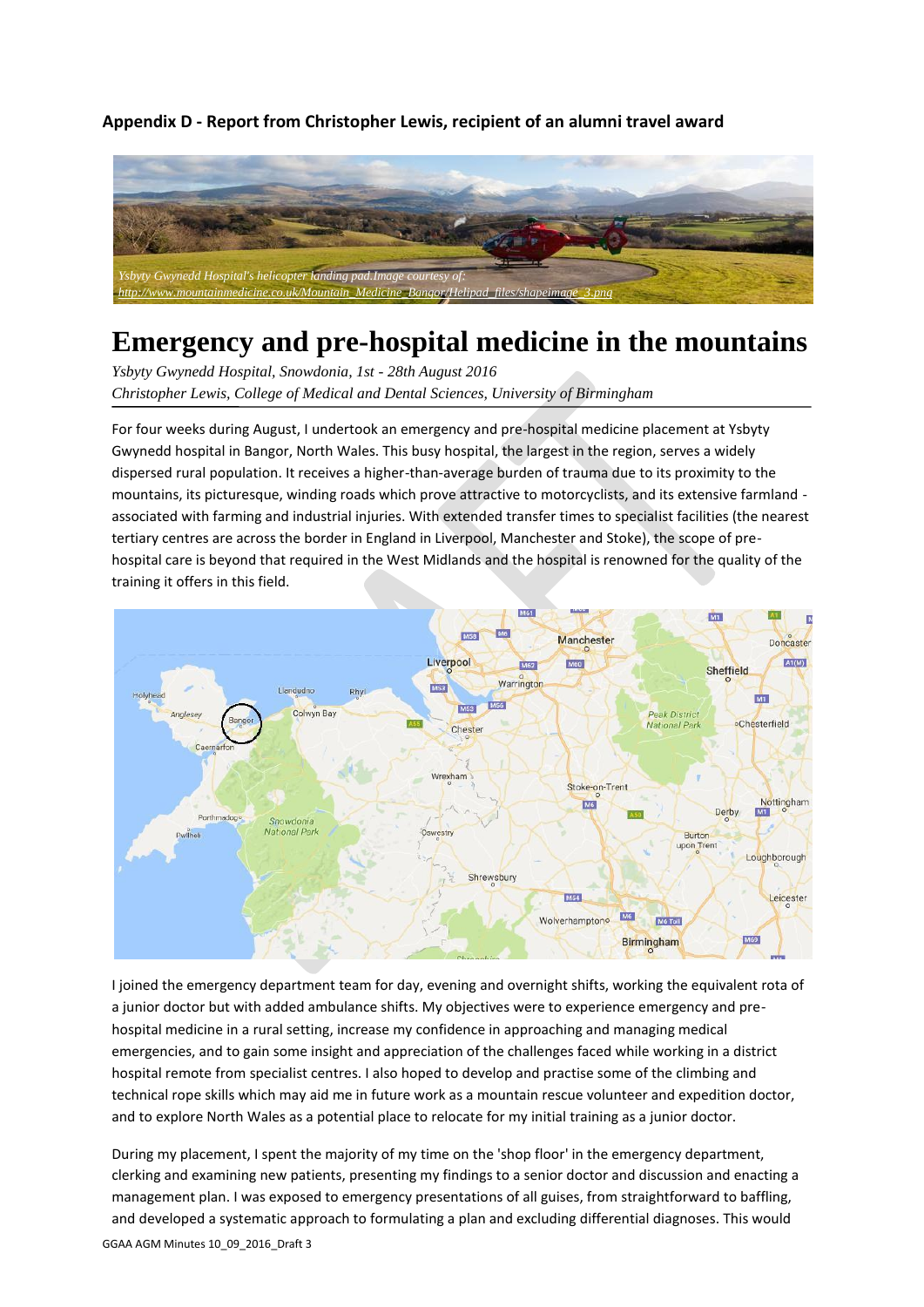often involve taking venous or arterial blood samples, analysing urine samples and ordering and reviewing Xrays and other imaging scans. The results of these investigations would lead to a referral to the relevant medical or surgical specialty - or reassuring and discharging the patient with medicines and/or advice.

In the minor trauma area, I was also hands-on and had many opportunities to develop my practical skills. I refined my suturing technique by closing superficial wounds, learned how to relocate shoulder and elbow dislocations, and assisted in manipulating and realigning fractures (pulling broken bones back into place profoundly uncomfortable, even with good pain relief, but essential for proper healing to take place). I also performed my first 'ring block' - the injection of local anaesthetic into both sides of a finger. The patient in question had dropped a large pig trough on her finger and the last centimetre of her middle finger had been lost, with bone visible through the open wound. She was visibly relieved after the numbing injection - a sure sign it had worked.

I was also involved in a number of major trauma incidents, including a young gentleman who had been stabbed with a screwdriver after intervening in an assault, and a number of motorcycle incidents. Perhaps the most memorable was a critically ill patient who had been attacked and trampled by a herd of cows when taking his dog for a walk one evening, sustaining life-threatening injuries to his chest and abdomen - not a mechanism of injury typically seen in inner-city Birmingham! For these patients, I assisted by scribing for the trauma team - noting the precise timings of each observation and intervention of the multidisciplinary group of specialists.

In all emergencies, the basic theory is to identify (and correct) any life-threatening abnormalities in the order in which they may cause death fastest. As such, the team's first priority was to ensure a patent airway, followed by assessment of the patient's ventilatory and cardiovascular systems. Once stabilised, a full head-totoe assessment would be undertaken before the patient was whisked off to the CT scanner for imaging. Watching a team of highly skilled and experienced doctors and nurses from emergency medicine, anaesthetics, intensive care and orthopaedics seamlessly working together was a privilege and reinforced to me the importance of adopting a systematic approach in order to function effectively in stressful and demanding situations.



*Welcome BBQ / Air Ambulance fundraiser at Caernarfon Airport, author highlighted with arrow. Image courtesy of: [http://www.mountainmedicine.co.uk/Mountain\\_Medicine\\_Bangor/ED\\_](http://www.mountainmedicine.co.uk/Mountain_Medicine_Bangor/ED_) Blog/Entries/2016/8/3\_Entry\_3\_files/IMG\_0567.jpg*

Unfortunately, I was unable to join the mountain rescue services on training exercise. However, I did have the opportunity to visit the regional HeliMed base for a fundraising evening, and met some of the staff involved in retrieval work. I learned that their caseload is very mixed: patients who arrived in the emergency department by helicopter suffered from anything from trauma through to panic attack. In fact, the acute management of mental illness is increasingly being recognised as an important facet of pre-hospital care and the challenges

presented by managing psychologically unwell patients in complex environments demand a unique skill set which I had previously not considered. Unlike its portrayal in the media, I have learned that the vast majority of pre-hospital work is not dramatic or glamorous - but certainly demanding in other ways.

This was confirmed by the time I spent working with the local ambulance service and on rapid response vehicles, where I saw and treated patients in their own homes, nursing homes, and on the roadside. Paramedics are skilled clinicians in their own right, but the pre-hospital environment also demands practitioners to use their initiative, improvise and have well-honed non-technical abilities. Many of the cases